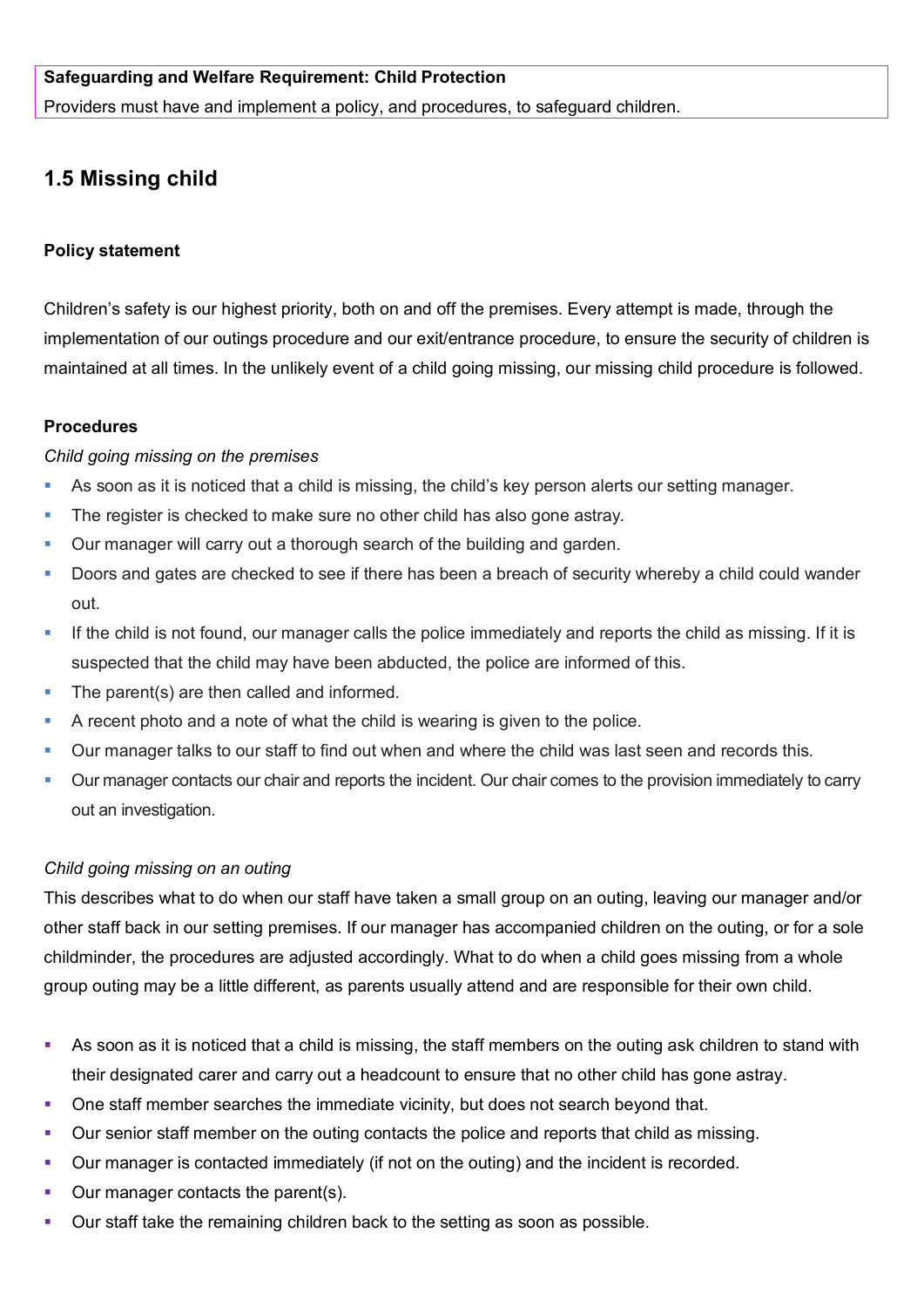- **According to the advice of the police, a senior member of staff, or our manager where applicable, should** remain at the site where the child went missing and wait for the police to arrive.
- A recent photo and a description of what the child is wearing is given to the police.
- Our manager contacts our chair and reports the incident. Our chair comes to our premises immediately to carry out an investigation.
- Our staff keep calm and do not let the other children become anxious or worried.

# *The investigation*

- Ofsted are informed as soon as possible and kept up-to-date with the investigation.
- Our chair carries out a full investigation, taking written statements from all our staff and volunteers who were present.
- Our manager, together with a committee member speaks with the parent(s) and explains the process of the investigation.
- The parent(s) may also raise a complaint with us or Ofsted.
- Each member of staff present writes an incident report detailing:
	- The date and time of the incident.
	- Where the child went missing from e.g. the setting or an outing venue.
	- Which staff/children were in the premises/on the outing and the name of the staff member who was designated as responsible for the missing child.
	- When the child was last seen in the premises/or on the outing, including the time it is estimated that the child went missing.
	- What has taken place in the premises or on the outing since the child went missing.
	- The report is counter-signed by the senior member of staff and the date and time added.
- A conclusion is drawn as to how the breach of security happened.
- If the incident warrants a police investigation, all our staff co-operate fully. In this case, the police will handle all aspects of the investigation, including interviewing staff and parents. Children's social care may be involved if it seems likely that there is a child protection issue to address.
- In the event of disciplinary action needing to be taken, Ofsted are advised.
- The insurance provider is informed.

# *Managing people*

- Missing child incidents are very worrying for all concerned. Part of managing the incident is to try to keep everyone as calm as possible.
- Our staff will feel worried about the child, especially the key person or the designated carer responsible for the safety of that child for the outing. They may blame themselves and their feelings of anxiety and distress will rise as the length of time the child is missing increases.
- They may be the understandable target of parental anger and they may be afraid. Our manager ensures that any staff under investigation are not only fairly treated, but receive support while feeling vulnerable.